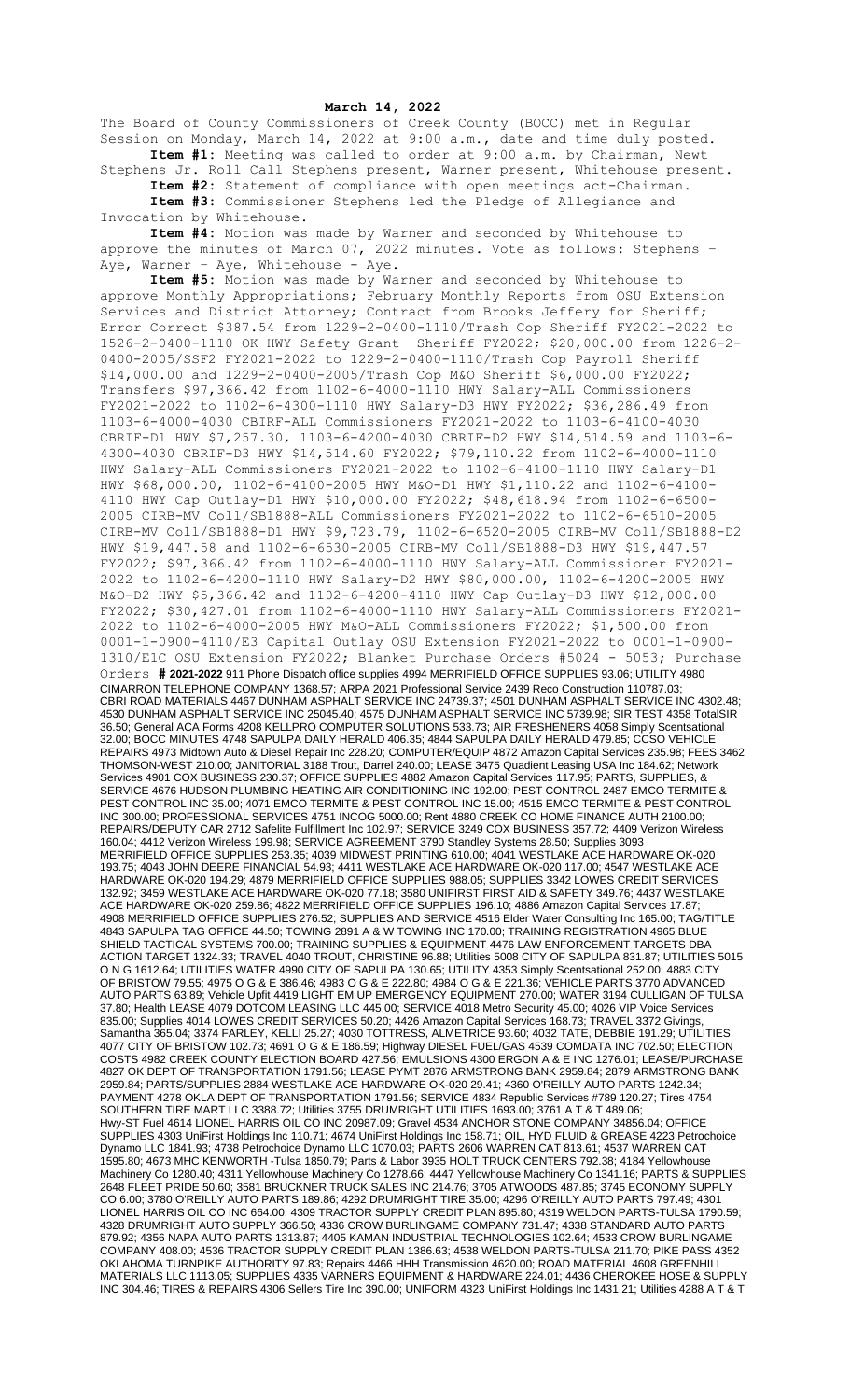MOBILITY 282.64; UTILITY 4287 O G & E 27.92; 4779 O G & E 319.87; Jail-ST CCJ PLUMBING SERVICES 4499 JEFF JONES WELDING 375.00; 4981 CREEK ENVIRONMENTAL SOLUTIONS LLC 1285.00; FIRE DETECTORS 4596 FIRETROL 600.00; FOOD/SUPPLIES 4592 COOKS CORRECTIONAL 425.59; INMATE SUPPLIES 4505 CHARM TEX 278.70; JAIL MAINTENANCE SUPPLIES 4903 WESTLAKE ACE HARDWARE OK-020 89.13; PARTS & SUPPLIES 51 ADVANCED AUTO PARTS 38.84; 3769 ADVANCED AUTO PARTS 60.77; PHONE & INTERNET SERVICES 4904 COX BUSINESS 2029.65; UTILITIES WATER 4898 SAPULPA RURAL WATER CO 3261.00; 4902 SAPULPA RURAL WATER CO 38.00; Juv Dent-ST DIAGNOSTIC TEST 4589 Trane Us Inc 1538.00; FIRE CONTROL SYSTEM 4595 FIRETROL 475.00; FIRE DETECTORS 2863 FIRETROL 625.00; 4730 Trane Us Inc 744.00; Freezer 3986 Hagar Restaurant Service 148.00; JUVENILE DETENTION 4112 BOB BARKER CO INC 85.50; Reimbursement 4900 Christian, Ashley 70.80; VEHICLE PARTS 608 ADVANCED AUTO PARTS 103.34; Planning/Zoning SUPPLIES 4609 MERRIFIELD OFFICE SUPPLIES 24.50; 4881 MERRIFIELD OFFICE SUPPLIES 312.47; Resale AIR FRESHENERS 3803 SCENTS PLUS LLC 48.00; LEASE 780 Quadient Leasing USA Inc 998.85; SERVICE 3825 LEXISNEXIS RISK SOLUTIONS 180.00; Supplies 4877 OME CORPORATION LLC 64.00; TEMPORARY EMPLOYEE 4206 DYNAMIC RECRUITING SPECIALIST 870.00; RFD-ST Parts & Labor 4519 Mainer Ford Of Bristow 3072.59; SH Commissary Commissary 4012 TIGER CORRECTIONAL 4350.11; COMPUTER 4964 SHI INTERNATIONAL CORP 1085.80; SH Svc Fee FOOD FOR INMATES 4005 TIGER CORRECTIONAL 9816.74; Tax Refunds TAX CORRECTION 106 CW Collins LLC 44.29; 107 Lloyd Blaylock 6.00; 108 Corelogic Centralized Refunds 867.00; 109 Corelogic Centralized Refunds 1630.00; Trash Cop TRASH SERVICE 4912 AMERICAN WASTE CONTROL INC 1747.20. Vote as follows: Stephens -Aye, Warner - Aye, Whitehouse - Aye.

**Item #6: NO DISCUSSION** of new business. (In accordance with the Open Meetings Act, Title 25 O.S. § 311, new business is defined as any matter not known about or which could not have been reasonably foreseen within 24 hours of time of posting agenda.)

**Item #7:** Motion was made by Warner and seconded by Whitehouse to approve public sale auction of property located in Broadway Lots 3, 4 & N5 of Lot 5, BLK 13 to Steve Crowder for \$383.00, plus \$100.00 for filing and publication total \$483.00, There were no other parties present. Property address is 208 S. Jones Avenue, Drumright, OK. Vote as follows: Stephens – Aye, Warner - Aye, Whitehouse - Aye.

**Item #8:** Motion was made by Warner and seconded by Whitehouse to approve public sale auction of property located in Broadway Lot 10, BLK 14 to Steve Crowder for \$518.00, plus \$100.00 for filing and publication total \$618.00. There were no other parties present. Property address is 219 S. Bristow Avenue Drumright, OK. Vote as follows: Stephens – Aye, Warner – Aye, Whitehouse - Aye.

**Item #9:** Motion was made by Warner and seconded by Whitehouse to approve public sale auction of property located in Broadway Lot 35, BLK 3 to Steve Crowder for \$281.00, plus \$100.00 for filing and publication total \$381.00. There were no other parties present. Vote as follows: Stephens – Aye, Warner - Aye, Whitehouse - Aye.

**Item #10:** Motion was made by Warner and seconded by Whitehouse to approve public sale auction of property located in Broadway Lots 8 & 9, BLK 14 to Steve Crowder for \$309.00, plus \$100.00 for filing and publication total \$409.00. There were no other parties present. Gloria Ware, Treasurer Deputy stated there was no 911 address on property. Vote as follows: Stephens - Aye, Warner - Aye, Whitehouse - Aye.

**Item #11:** Motion was made by Warner and seconded by Whitehouse to sign Project Completion Certification and Final Reimbursement Acceptance from the Department of Emergency Management and Homeland Security for FEMA grant #4299, project #45. Andrew Goforth, Assistant District Attorney stated this is the final closeout of the grant from 2019, we received the final admin payment, in the amount of \$103.50. Stephens stated we have been waiting on this for some time. Jana Thomas, Purchasing Agent stated this grant is from September of 2019 and we are just documenting that we are closing the grant out. Vote as follows: Stephens – Aye, Warner – Aye, Whitehouse - Aye.

**Item #12:** Motion was made by Stephens and seconded by Whitehouse to award **Bid#22-6 One or More Self-Contained High-Pressure Water and Foam Fire Suppression Systems** for a single unit for Emergency Management for a fullsize truck per recommendations of Covey Murray, in the amount \$39,100.00 to Light Em Up Emergency Equipment. Stephens discussed that only two companies met the counties spec's without altering the final performance. E.J. Metals LLC was the other vendor; however, they offered a ½" hose with 18-20 gallons and 1500 psi and 150' hose, no low water alarm and run dry pump offered. We asked for 200' of hose, they are willing to supply an extension piece. Light Em Up offered a ¾" hose with 18 gallons and 1500 psi and 200' hose, with a low water alarm and run dry pump. Murray stated they have reached out to E.J. Metals asking to see a unit here in Oklahoma, as well as a video of the 20 gallon unit. E.J. Metals stated they do not have a piece of equipment in Oklahoma and did not send a video, as requested. Rickey Mitchell, Light Em Up Representative for HMA spoke to the Board about the facts, data and science on his piece of equipment. This piece we have done research on with Beggs Fire Department and currently have two units. This unit can be used on structure fires, hydro carbon fires, wildfires with less water and has the extended knock down power needed with its ultra-high pressure. Mitchell briefed the Board on the history of HMA and its partners, HMA partnered with the Air Force on its design. There were two partners, which now one owns E.J. Metals LLC. Warner stated that Mitchell equipment is 50% higher than E.J. Metals LLC, if we took off the extras like the auto water, auto foam, low water shut off, we could be closer. Goforth stated this bid was not intended to eliminate any vendor, we need to hold this open to offer to the volunteer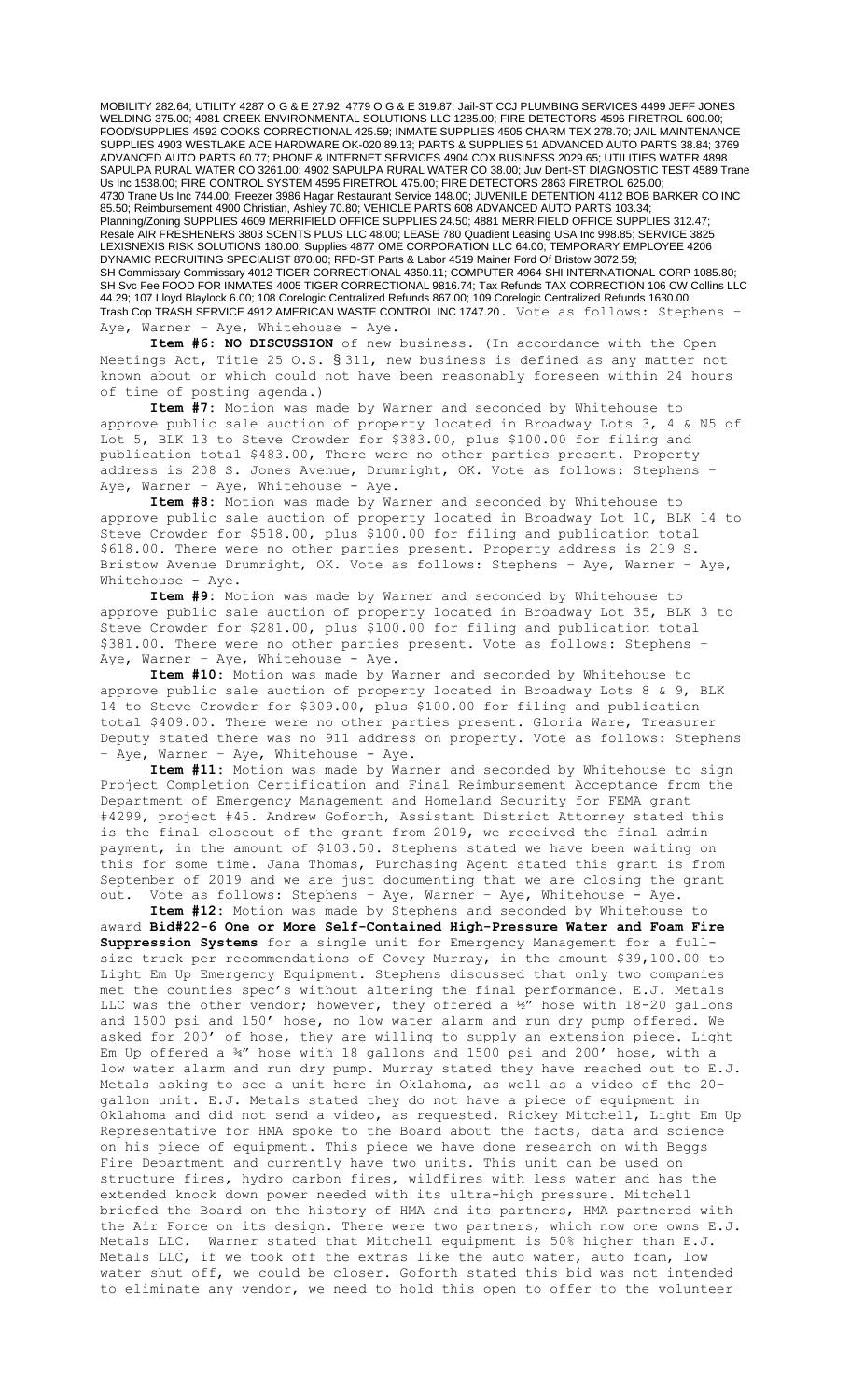fire departments, we do not need to exclude a vendor. Thomas reviewed the bid specs asking that each vendor submit any differences and show how they are equal to and attach that information for us to review. Goforth stated we have five bids that do not appear to be apples to apples, although all might not meet the level that Emergency Management needs, we need to leave them open and we have shown them to be competitive for all departments that might want to utilize the bid. Goforth stated the fire departments need to review bid and possible lease purchase option as well. Stephens stated that Minute Manufacturing eliminated themselves by stating their bid is only good for 15 days. Thomas will send the bid out to the fire departments to see if they would be interested and report back within two weeks. Vote as follows: Stephens – Aye, Warner – Aye, Whitehouse - Aye.

**Item #13:** Motion was made by Warner and seconded by Whitehouse to approve using the ACCO Deductible Fund to pay for damages to a Sheriff vehicle due to striking a deer on March 01, 2022, in the amount of \$4,659.24. Stephens stated we need to be aware of the deductible fund balance, I think it is around \$20,737.12 and ACCO likes to keep it at \$75,000.00. So, when we renew, we will have to pay that difference. Mortazavi stated you need to make sure that is in the Commissioners budget request. Vote as follows: Stephens – Aye, Warner - Aye, Whitehouse - Aye.

**Item #14: DISCUSSION ONLY/NO ACTION** to consider purchasing one or more licenses for ArcGIS Online accounts. Stephens stated this needs to be passed out one week.

**Item #15:** Motion was made by Warner and seconded by Whitehouse sign **Resolution#2022-34** directing the Creek County Treasurer to credit the Creek County General Government Maintenance and Operations Fund 001-1-2000-2005/R2 with funds from the Creek County Court Clerk's Office Fund for reimbursement of utility payments, in the amount of \$446.14, as per 62 O.S. § 335, and procedures implemented by the State Auditor's Office. Vote as follows: Stephens – Aye, Warner – Aye, Whitehouse - Aye.

**Item #16:** Discussion and possible action regarding the American Recovery Plan 2021 funds directed to Creek County by the federal government. **(1)** Motion was made by Stephens and seconded by Whitehouse to approve the use of ARPA Payroll Funds for a purchase of a single unit Self-Contained High-Pressure Water and Foam Fire Suppression System in the amount of \$39,100.00 and approving the transfer \$39,100.00 from 1566-1-2000-1110 ARPA 2021-Salary Commissioners FY2021-2022 to 1566-1-2000-4110 ARPA 2021-Capital Outlay Commissioners FY2022. Project #1566-6.1-2700-4110-3. Vote as follows: Stephens – Aye, Warner – Aye, Whitehouse - Aye. **(2)** Motion was made by Stephens and seconded by Whitehouse to allocate \$3 million dollars of ARPA monies each district receiving \$1 million each to be used on overlay projects or bridge projects and approve transfer \$3,000,000.00 from 1566-1-2000-1110 ARPA 2021 Salary Commissioners FY2021-2022 to 1566-1-2000-4110 ARPA 2021 Capital Outlay FY2022. Vote as follows: Stephens – Aye, Warner – Aye, Whitehouse - Aye. The Board discussed the tracking of the project within KIT, we may have to alter the method once we get started. Mortazavi and Tandra McClellan suggested that we create sub accounts for each district within the ARPA account, so that the Clerk's Office can have checks and balance with Misty McCurley KIT program. Goforth stated he worries that the sub-accounts may interfere with the reporting, but we will not know until they open that part back up. Mortazavi stated I wouldn't see how, as the account number mimics the project number. A motion was made by Stephens and seconded by Whitehouse to create sub accounts for each district 1566-1-4100-4110, 1566-1- 4200-4110 and 1566-1-4300-4110 and approve transfer \$3,000,000.00 from 1566- 1-2000-1110 ARPA 2021 Salary Commissioners FY2021-2022 to 1566-1-4100-4110 ARPA 2021-D1 HWY \$1,000,000.00, 1566-1-4200-4110 ARPA 2021-D2 HWY \$1,000,000.00 and 1566-1-4300-4110 ARPA 2021-D3 HWY \$1,000,000.00 FY2022. Vote as follows: Stephens – Aye, Warner – Aye, Whitehouse - Aye. Stephens stated we have plenty of road and bridge projects, I would like to appropriate \$1 million per district to use on these projects, we would bring projects to the Board to be approved. I have worked with Goforth on a process, we have money in the bank and a lot of roads and bridges we could start making a big difference on. We could track separately within districts as well. Whitehouse stated a lot of our roads were overlayed in the 50's, this could benefit the citizens of Creek County. The Board discussed how much it cost for just overlay per mile, it is around \$120,000.00, not counting all the prep work. Warner stated although this sounds like a lot of money, it could go very quickly on roads for bridges. **(3)** Motion was made by Stephens and seconded by Whitehouse to approve the eight projects submitted by Stephens **1.** W. 171st St. S. Bridge-S. 145th W. Ave estimated cost \$89,024.00, **2.** S. 145th W. Ave, W. 171st St. S. to new pavement estimated cost \$16,483.00, **3.** Maple Drive W. 176th St. S. to W. 151st St. S. estimated cost \$326,885.00, **4.** Slick Road North End estimated cost \$7,790.00, 5. Slick Road South End joint D1-D3 estimated cost \$210,736.00, **5.** W. 151st St. S. HWY 66 to S. 209th W. Ave estimated cost \$33,662.00, **6.** W. 151st St. S. Turner Turnpike to S. 257th W. Ave estimated cost \$148,114.00, **8.** Farley Drive W. 141st St. S. to